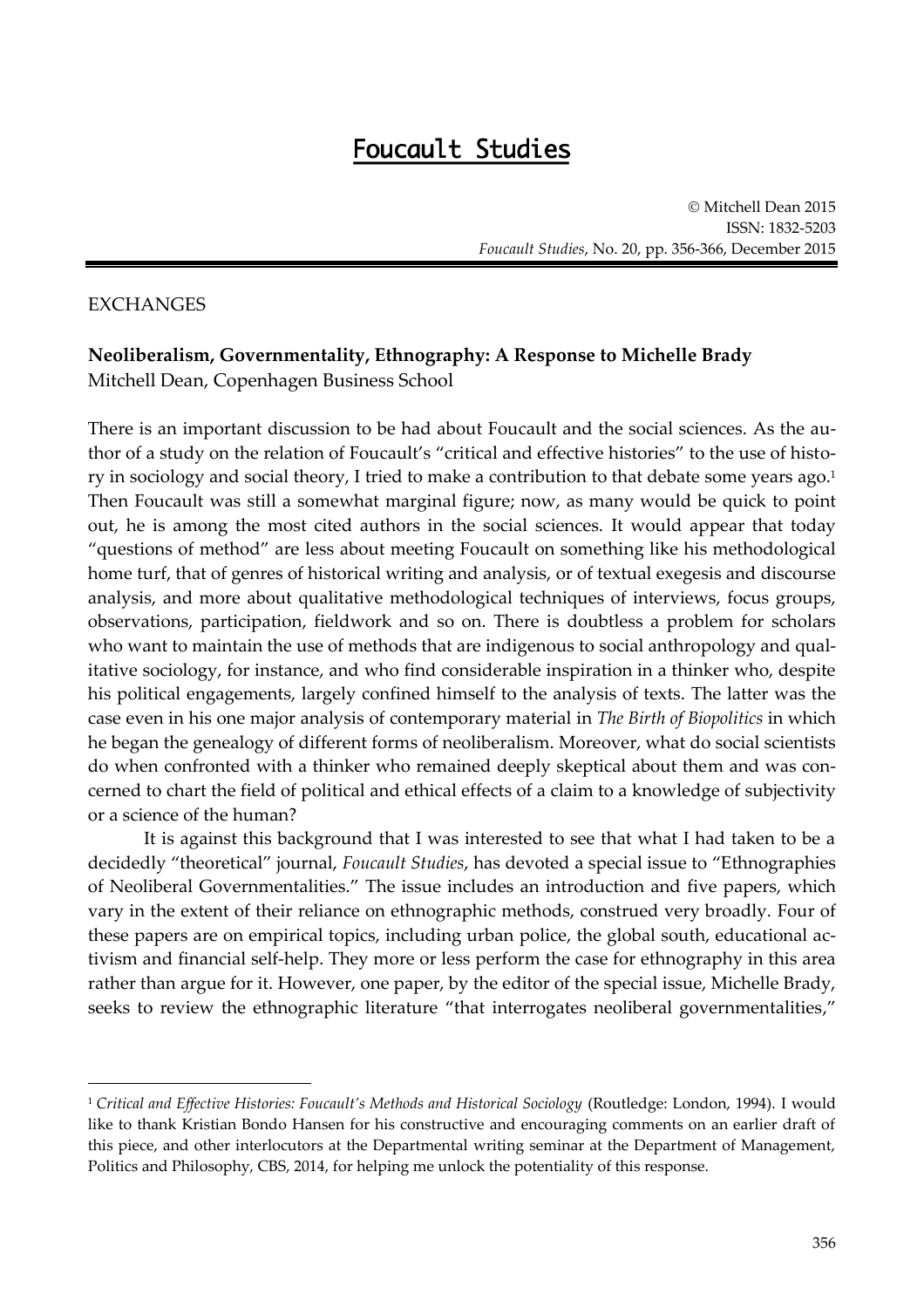particularly for Foucauldian scholars. 2 In doing so, it hopes to arrest what it views as something of a decline in Foucauldian studies of governmentality: their tendency to "present neoliberal transformations in monolithic and linear terms."<sup>3</sup> In other words, this paper promises to address a contemporary issue at the heart of the relation of Foucault to the social sciences.

"Ethnographies of neoliberal governmentalities," as the title of her piece puts it, will arrest this tendency by beginning with the "everyday," reject a priori coherence, and focus on "governmental ensembleges (sic) (or assemblages) that link neoliberal political rationalities with non-liberal rationalities."<sup>4</sup> They "explore how neoliberal thought and practice is transformed across space and time."<sup>5</sup> One of the motivations for this move to ethnography is "a discomfort with the polemics, generalities and recycling of familiar narratives."<sup>6</sup> Among the advantages of this move is that it can address the "Achilles' heel" of the governmentality literature, "its lack of attention to multiplicity and context," and it can do this because of its attention to "actual people" as well as "actual processes" of subject-formation. <sup>7</sup> Traditional textbound governmentality studies, by contrast, "can more effortlessly bracket out this multiplicity and complexity" and "more easily conclude (or imply) that neoliberal rationalities are the most important rationality within an everyday social field."<sup>8</sup>

We know there are many perspectives on Foucault and his work. But at least two are in play here: one is the Foucault of the schemata and the other the Foucault of multiplicity and complexity. The latter appeals to those undertaking ethnography in that he valorizes not the production of concepts (such as "discipline," "biopolitics," or "governmentality") or schema (Bentham's institutional plans) but analytical sensitivity to heterogeneity, multiplicity, contingency, locality, etc., over homogenizing, unifying, necessary and totalizing narratives. This genre of writing tends to pluralize just about everything, as the title of the article and special issue illustrates. In this sense, Brady is strictly correct to draw upon those Foucauldian approaches that stress the study of the assemblage of heterogeneous elements over narratives of the movement of one form of power and governmentality to another.

My impression is that the most common word now used to designate a heterogeneous ensemble of practices, discourses, etc., in the Foucauldian literature is "dispositive" (*dispositif*), which Foucault himself most fully adumbrated in the first lectures of *Security, Territory, Population*. <sup>9</sup> *Dispositif* has been translated as "deployment" or more commonly "apparatus," e.g. in the English translation of *La volonté de savoir* and in the interview translated as "The Confes-

<sup>2</sup> Michelle Brady, "Ethnographies of Neoliberal Governmentalities: from the Neoliberal Apparatus to Neoliberalism and Governmental Assemblages," *Foucault Studies* 18 (2014), 11.

<sup>3</sup> Ibid., 11.

<sup>4</sup> Ibid.

<sup>5</sup> Ibid.

<sup>6</sup> Ibid., 26.

<sup>7</sup> Ibid., 13.

<sup>8</sup> Ibid., 14.

<sup>9</sup> See, for example, the excellent articles by Jeffrey Bussolini, "What is a dispositive?" in *Foucault Studies,* no. 10 (2010), 85-107, and Sverre Raffnsøe, Marius Gudmand-Høyer, and Morten S. Thaning, "Foucault's dispositive: the perspicacity of dispositive analytics in organizational research," *Organization* (2014), doi: 10.1177/1350508414549885; Michel Foucault, *Security, Territory, Population: Lectures at the Collège de France 1977-78*, translated by Graham Burchell. (London: Palgrave, 2007).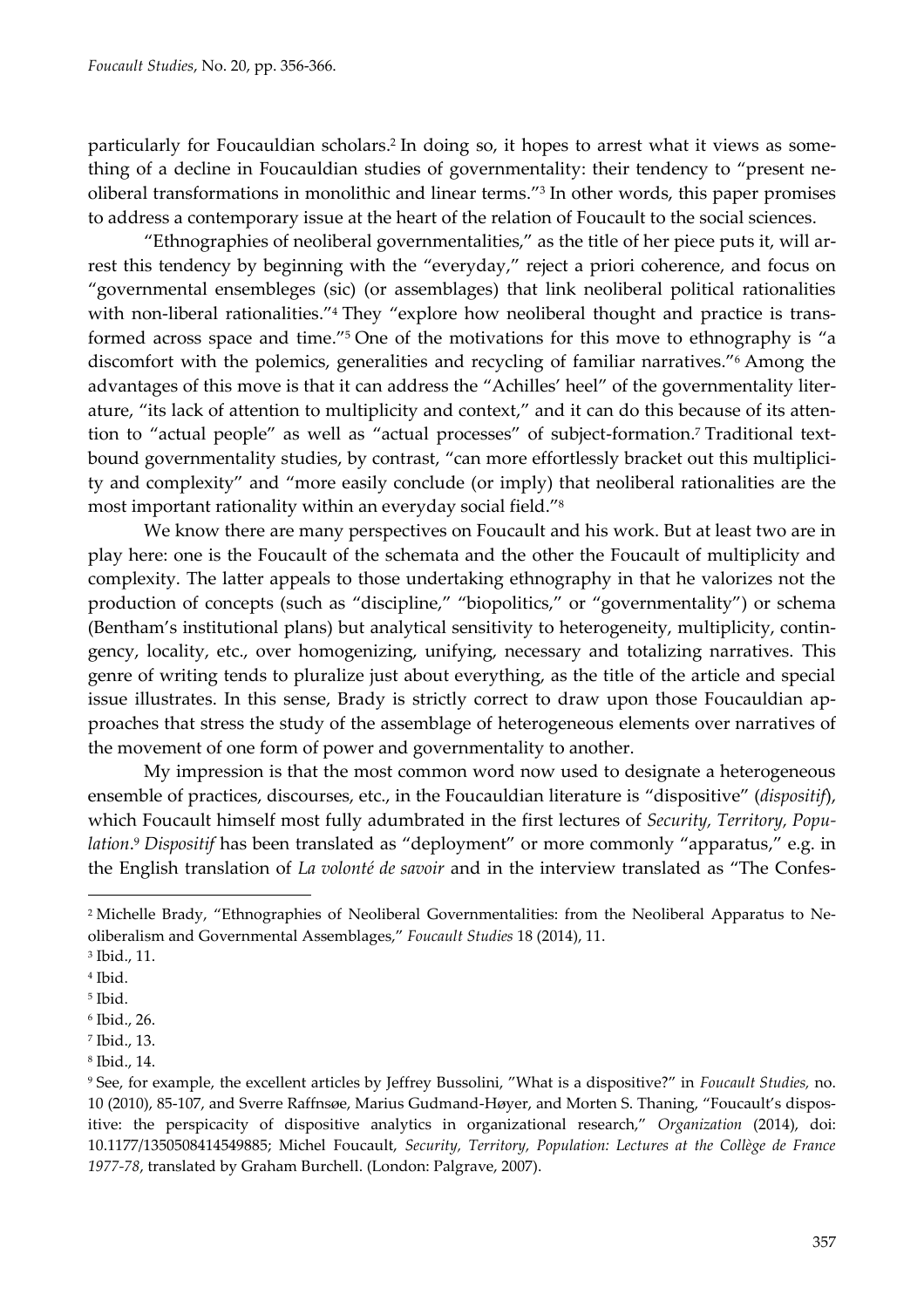sion of the Flesh."<sup>10</sup> Brady unfortunately offers no extended discussion of this concept in the literature—bar an indirect reference via the work of Tania Li—which would have been a key way of strengthening her case. Another possible reference is the French word *agencement*, which has been translated as "assemblage," and has a distinctive Deleuzian heritage with certain resemblances to the idea of *dispositif*. <sup>11</sup> Indeed, there might be a tension between the Foucault that examines *dispositifs* and the one who elaborates concepts and narratives of power and governmentality.

Even allowing for this tension in Foucault himself, another obstacle presents itself to ethnography's use of Foucauldian concepts according to Brady, what others would call its focus on "diagrams" or even on the programmatic aspects of power and governmentality. Thus she cites Foucault in "Questions of Method" as saying that the actual functioning of prisons was a "witches' brew compared to the beautiful Benthamite machine." <sup>12</sup> Ethnographies will help us, according to Brady, reverse this diagrammatic emphasis. They will, unsettle the distinction between "studies of governmentalites and sociological studies of practice" (the latter is one word that does not get pluralized), by making us realize that we can only go beyond "a very thin sense of schemas for governing" by embracing an ethnographic methodology that can give us a "more finely grained picture" of the problems these schemas were addressing.<sup>13</sup> Brady thus offers us a reversal of Foucault's project, which is not a problem in itself, but she seems to fail to grasp what is at stake for Foucault himself. In the very next paragraph to the one she has just cited, Foucault says:

These programmings of behaviour, these regimes of jurisdiction and veridiction aren't abortive schemas for the creation of a reality. They are fragments of reality which induce such particular effects in the real as the distinction between true and false implicit in the ways men 'direct', 'govern' and 'conduct' themselves and others […] You see that this has nothing to do with the project—an admirable one in itself—of grasping a 'whole society' in its 'living reality'.<sup>14</sup>

I have long argued that this discussion is a key, introduction to Foucault's approach.<sup>15</sup> It is noteworthy that Foucault does not imagine an ontological given of world of *practice* but speaks here of "practices," the "regimes of practices" and "systems of practices." <sup>16</sup> While he is addressing historians at a roundtable here, his comments might also be of relevance to ethnog-

<sup>10</sup> Part Four of Michel Foucault, *The History of Sexuality, vol. one: an Introduction*, translated by Robert Hurley (London: Allen Lane, 1979), is entitled "The deployment of sexuality"; Michel Foucault, "The confession of the flesh," in Colin Gordon (ed.), *Power/Knowledge* (Brighton: Harvester, 1980), 194-6.

<sup>11</sup> See the extremely clear notes by Paul Patton, "Notes for a glossary," *I & C,* no. 8 (Spring, 1981), 41-48. The word "ensembleges" employed by Brady in the abstract, however, does not seem a particularly helpful clarification or addition here, as it neither an extant English term, nor, at least according to my *Collins-Robert French-English Dictionary* (second edition), a French one. Perhaps it is simply an unfortunate malapropism. <sup>12</sup> Brady, "Ethnographies of Neoliberal Governmentalities," 27.

<sup>13</sup> Ibid., 28.

<sup>14</sup> Michel Foucault, "Questions of method," *I & C,* no. 8 (Spring, 1981), 10-11.

<sup>15</sup> See Mitchell Dean, "Questions of method," in Irving Velody and Robin Williams (eds.), *The Politics of Constructionism* (London: Sage, 1998), 182-197.

<sup>16</sup> E.g., Foucault, "Questions of method," 5, and 6.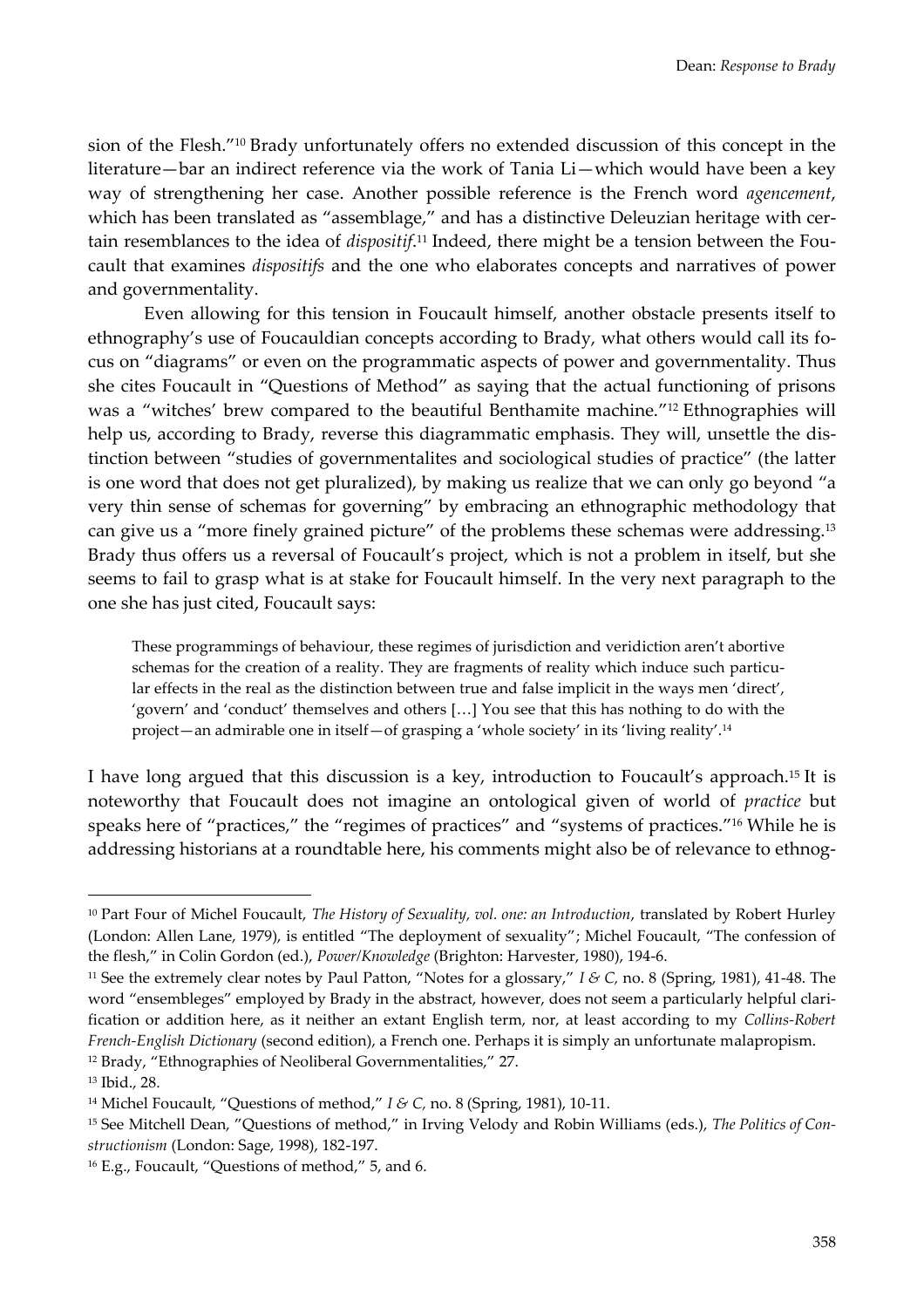raphers today. He is here directing us to an aspect of reality that emerges only when we suspend our desire to grasp living reality or everyday life: the way we are governed according to distinction between true and false and the particular and very dispersed effects this has in the real. It is not the sociological reality of the singular ontological domain of practice that Foucault addresses but how practices are interconnected with our production of such a knowledge of reality. Regimes of the production of truth, or what Foucault increasingly calls from this point on, "regimes of veridiction," are clearly central to his critical project. In this sense, this project, for good or for bad, is not one of a sociological description of practice or actual forms of "governance," but of the ways in which we make governing thinkable and actionable through our divisions between true and false, the real and not real, the complex and the linear, and so on. Foucault is *not* a social scientist, a sociologist, or a social historian, and nor is he a political scientist studying governance. He is not concerned with gaining access to how things really operate, but with something he admits is more irritating and troubling, how our "finely grained pictures" of reality are produced and the diverse realm of effects they have within certain practices. Foucault, again in the same text, locates himself in a nominalist, not a realist tradition: he seeks not the real, but the effects in the real of how we think about and "name" the real. He is concerned, he says, following the interpretation offered by the historical sociologist of ancient societies, Paul Veyne, with "the effect on historical knowledge of a nominalist critique formulated elsewhere by way of a historical analysis." 17

Now this might be no more than philosophical gobbledygook to the ethnographer seeking a fine-grained picture of the real problems faced by the individuals and populations under study engaged in "practice." It does not mean that the ethnographer cannot pursue such problems, or that they should refrain from criticizing Foucault and some of those who have followed him. But I think we should allow Foucault the right to have defined the singularity of his own project, and be clear among ourselves what this project was and how it is different from other, similar sounding projects, such as those of governance, practice, etc., in the social sciences. If I can put it bluntly, Foucault is not seeking to access the complexity of everyday life but the conditions under which we form a knowledge of and seek to govern such domains as everyday life.

This brings us to the deeper problem here. It has nothing to do with the strengths and weaknesses of ethnography, but with the kind of claim made for ethnography by Brady. It is this claim that is entirely anathema to the perspective Foucault sought to pioneer. It is the claim that a particular methodology or approach (whether it be ethnography, phenomenology, social history, or for that matter discourse analysis) has a special access to the real in the form of "actual people" and "actual processes." Aside from the naivety and epistemological imperialism of such a claim, it adopts a posture completely at odds with Foucault himself who described his concern as with the "different modes […] by which human beings are made subjects" or, as Ian Hacking would put it, with "making-up people."<sup>18</sup> People are neither the al-

<sup>17</sup> Ibid., 14.

<sup>18</sup> Michel Foucault, "The Subject and Power," in Hubert Dreyfus and Paul Rabinow, *Michel Foucault: Beyond Structuralism and Hermeneutics* (Brighton: Harvester, 1982), 208; Ian Hacking, "Making up people," in Thomas Heller, Morton Sosna and David E. Wellberry (eds.), *Reconstructing Individualism* (Stanford, CA: Stanford University Press, 1986), 222-236.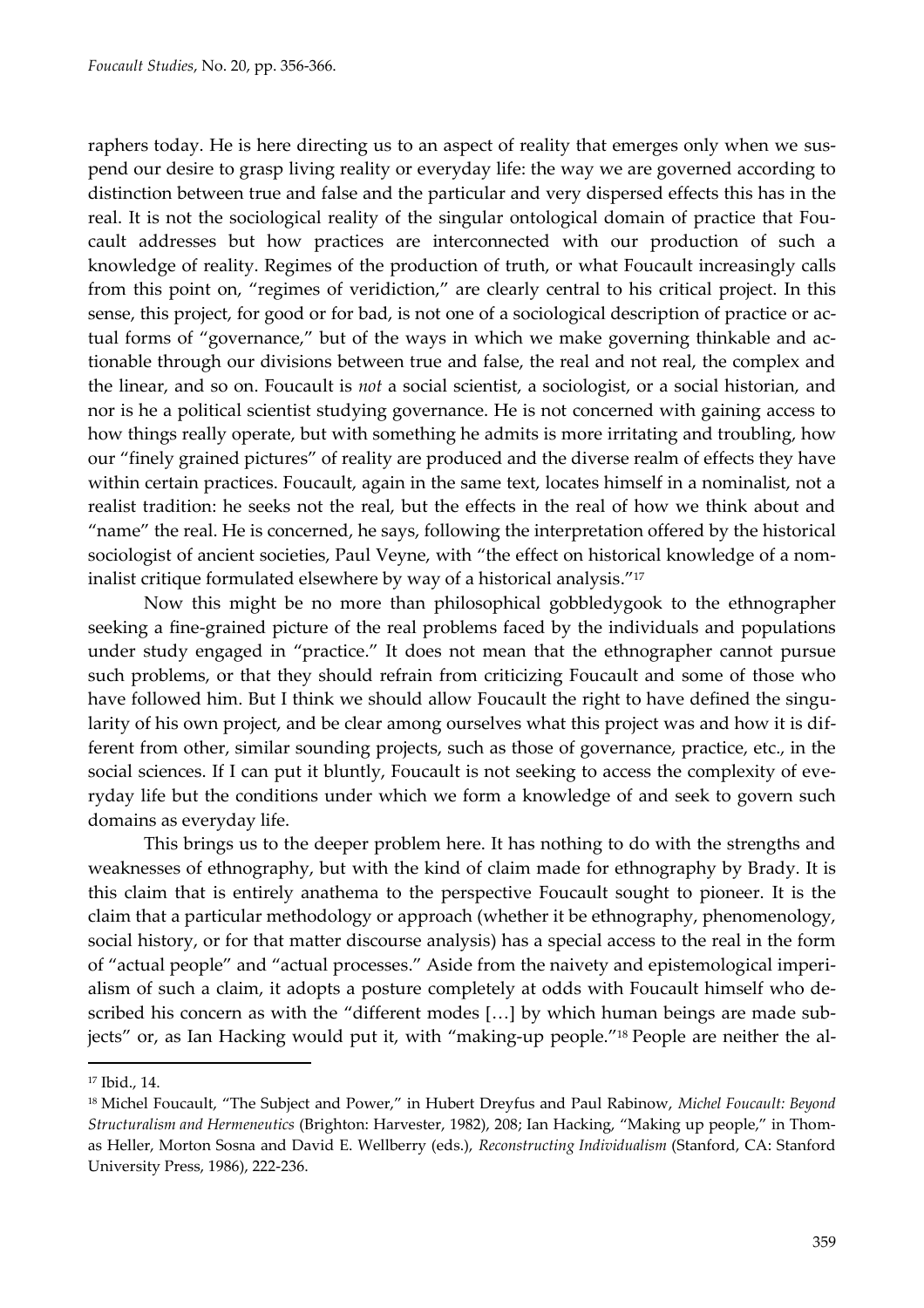ways-already given data of Foucault's analysis nor the terminus of techniques and practices of government or of the self. In fact his approach might be said to assume a necessary noncorrespondence between the elusive and evanescent reality of who we find ourselves to be and the personae, subjectivities and identities formed and fitted out by various practices and technologies, the human sciences, public policies, welfare reforms, or whatever. To put this even more strongly, one could trace a deep recalcitrance in Foucault's work from the *History of Madness* to his last interviews against all claims to know or to discover a real consisting of "actual people" and their experiences in the human and social sciences. Again it is not Brady's departure from Foucault that it is problematic, or ethnography as a method or approach, but first, the epistemological imperialism of her claims for ethnography and, secondly, that she wishes to give them authorization from Foucault himself. Undeterred by the need to understand the elementary nature of his project, Brady invokes the authority of Foucault to resurrect a realist social science that claims to be able to know "actual practices" and "the actual processes and forms of subjectivity formation over time." 19

Having in this sense completely misunderstood the aim and the orientation of Foucault's approach, Brady wants both to establish the provenance of her claims in Foucault and to locate the source of the problem which "ethnographies of neoliberal governmentalities" will remedy in the allegedly "cookie cutter" nature of certain governmentality analyses. <sup>20</sup> Reviewing the literature of governmentality and specifically naming Ulrich Bröckling, Peter Miller, Thomas Osborne, Nikolas Rose, and myself, Brady writes:

Specifically, this review argues that Foucault's distinctive interpretation of neoliberalism (and advanced liberalism) initially enabled scholars to produce novel analyses of neoliberal social change, but over time this literature has fallen into the trap of tending to identify liberalism or neoliberalism as the only significant form of power, and producing "cookie cutter" descriptions of neoliberal rationalities.<sup>21</sup>

On reading this, the reader would be understandably concerned and search the paper for the sources of this tendency in the governmentality literature. The idea of the essay as a "review" suggests a familiarity with that literature, but over twenty-two pages and 135 footnotes I could not find a single article that is directly cited as a case of producing such descriptions.

In the very next paragraph, Brady reiterates the claim and expands the list of grievances when she says that the paper:

[...] reviews the major critiques of studies of neoliberal governmentalities, including a tendency to produce "cookie cutter" explanations for neoliberal reforms, the failure to be open to the unexpected, an omission of minor neoliberal thinkers, and a tendency to view relations of power in terms of a singular apparatus.<sup>22</sup>

<sup>19</sup> Brady, "Ethnographies of Neoliberal Governmentalities," 13, 27, 32; 30.

 $20$  She uses this metaphor five times: Brady, ibid., 14, 15, 22, 23, and 32.

<sup>21</sup> Ibid., 14

<sup>22</sup> Ibid., 15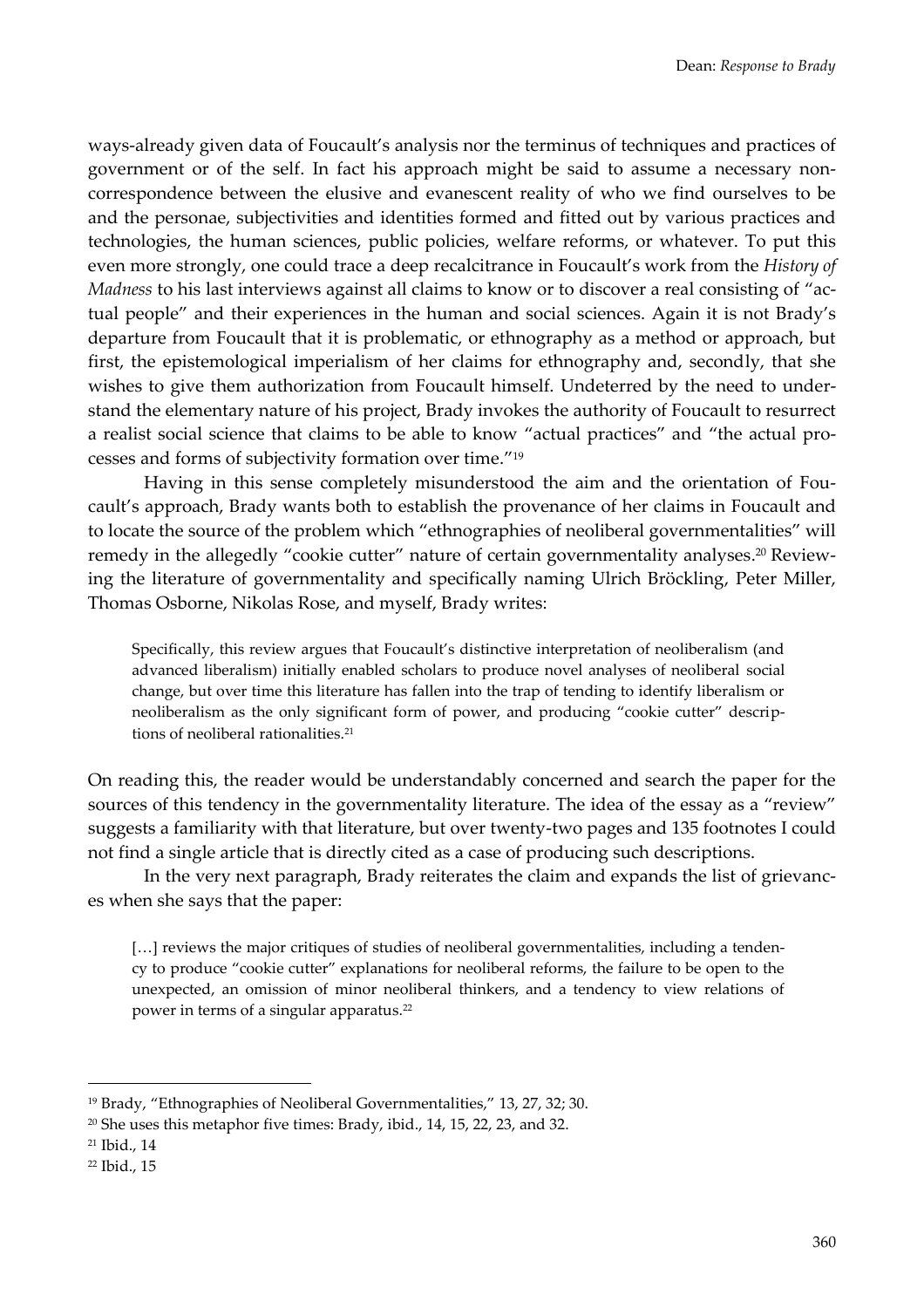Again, the use of language conspires against the author. I take it that the final two words should be "single apparatus" because apparatuses (if by that one means something like Foucault's concept of *dispositif*) might be "singular" and include multiple elements (rationalities, forms of power, diverse techniques, laws, architectural forms, etc). <sup>23</sup> The value of her list here is that it least starts to specify the charges against what she calls "studies of neoliberal governmentalities" but it is still difficult to find examples of the decadent literature. One possible identification of someone whose work might evidence some of these tendencies is Thomas Osborne but even this is unclear. 24

At the end of this review of studies of governmentality in the English-speaking world, Brady then returns to her "cookie cutter."

Many of these studies drew on, and reiterated, the sketches of classical liberalism, social liberalism, and advanced/neoliberal political rationalities initially developed by Mitchell Dean and Nikolas Rose so that neoliberal political rationalities became an almost "cookie cutter typification or explanation" of contemporary policy change.<sup>25</sup>

If there was such a cookie-cutter literature, which I would underline has not been demonstrated, I am sure that this statement would be true. My 1999 book has been well cited and Nikolas Rose's book has been extensively cited.<sup>26</sup> For better or for worse, they stand among the canonical texts in the field. Perhaps this is why Brady hones in on her targets on the next page not by argument but by simply repeating the now rather tedious and banal metaphor:

Although neither Rose's nor Dean's frameworks explicitly preclude the possibility of multiple, overlapping forms of power and political rationalities, they nevertheless encourage a focus on a discrete governmental rationality or 'way of governing.' In this way these existing frames encourage a rendering of state power as forming a single apparatus, and "cookie cutter" analy $sis.<sup>27</sup>$ 

This strange set of claims is at the heart of her argument. In the first clause, the targets (Rose and myself) are both mentioned and absolved of any direct fault. Given no one else has been

<sup>23</sup> Compare Foucault's list of the components of the heterogeneous ensemble of a *dispositif* in "Confession of the flesh," 194.

<sup>&</sup>lt;sup>24</sup> Osborne is either cited as an example of those "who commonly rehearse" familiar sketches of governmental transformation, or of critics of such a tendency. In any case it is difficult to know as this is an indirect reference by means of another text attributing ten words to him, lacking a verb. See Brady, "Ethnographies of Neoliberal Governmentalities," 22. His name is misspelt as "Osbourne" at Brady, ibid., 14, and n.10 on 14, and n.67 on 22. The only time Brady accurately spells his name is in a reference that omits one of the editors of *Foucault and Political Reason*, Nikolas Rose, n.14 on 15. The inaccurate referencing continues in n.43 on 19, where Barry Hindess is said to have published in the *International Journal of Human Resource Management*, an error that reveals the limitations of research by Google Scholar, which is the source of the mistake. I refrain from detailing the infelicities of Brady's referencing of my own work.

<sup>25</sup> Brady, "Ethnographies of Neoliberal Governmentalities," 22.

<sup>26</sup> Nikolas Rose, *Powers of Freedom: Reframing Political Thought* (Cambridge: Cambridge University Press, 1999). Mitchell Dean*, Governmentality: Power and Rule in Modern Society* (London: Sage, 1999).

<sup>27</sup> Brady, "Ethnographies of Neoliberal Governmentalities," 23. The punctuation is the original.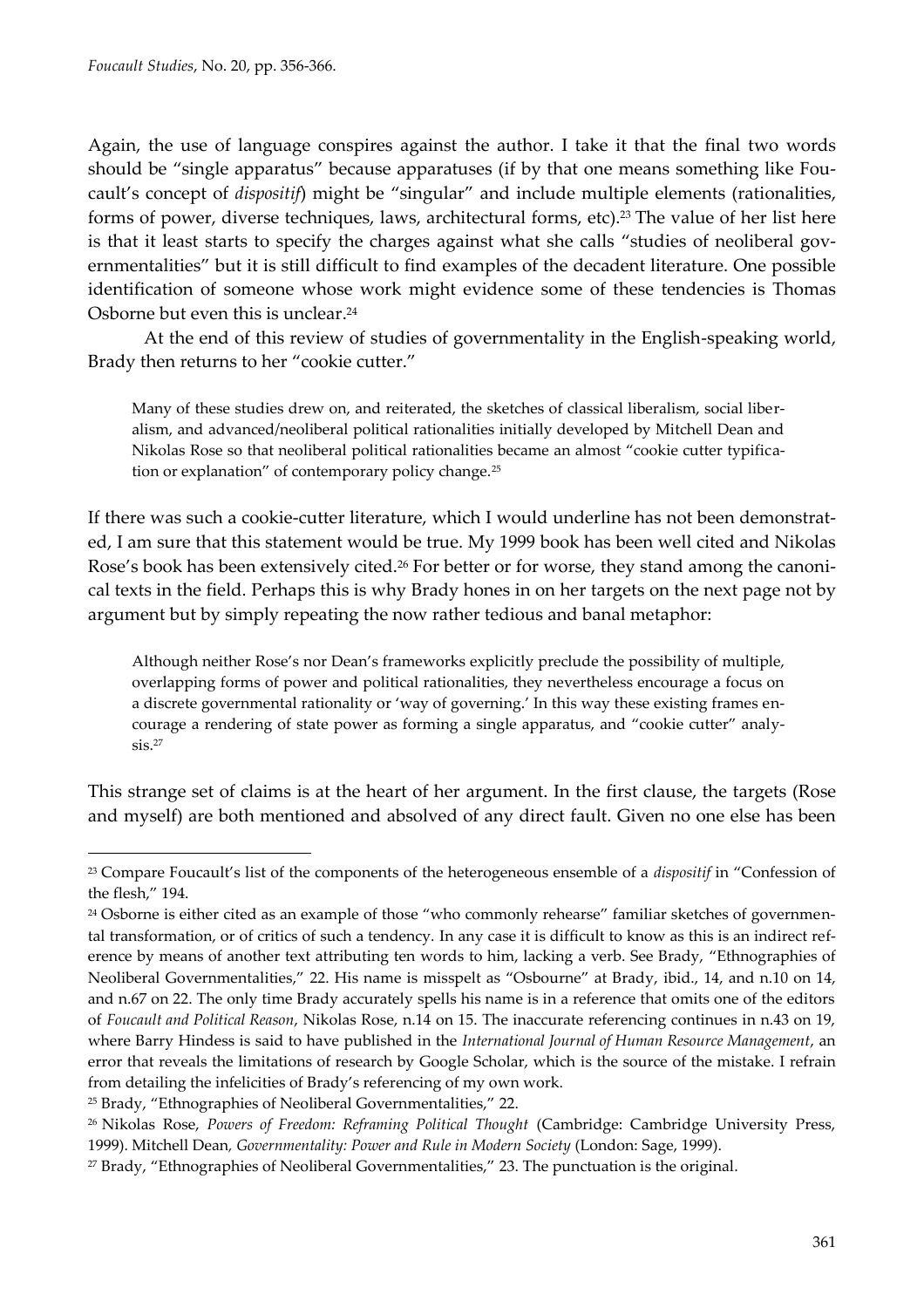identified to be manifesting the faults of this critique, then it would seem that there is no fault at all, anywhere. So one might conclude that the argument that studies of governmentality have made or become prone to certain mistakes does not hold up! But the first clause only qualifies a second fault of *encouraging* others "to focus" etc. and "to render" etc. So no one mentioned commits the faults listed themselves and no major instances have been cited. On the one hand, there is no problem. Yet on the other hand, two individuals are singled out, not for committing any of these errors, but for *encouraging* them. In so far as Rose and myself have been cited by a large literature on governmentality, we could be said to have encouraged a fair proportion of it, the good with the bad, the subtle and complex with the simple and banal. But somehow we are still being charged here with something, that is, with encouraging unknown others in unknown cases to make a set of grievous mistakes (which can only be properly corrected by ethnographers!). In fact the claim takes a similar form to who claim that Islam encourages terrorism because many terrorists cite their allegiance to Islam. The only difference in Brady's case is that she does not want to, or cannot, tell us whom Rose and I have encouraged to commit these mistakes. Luckily for both of us, nothing more is at stake than our scholarly reputations.

The word "encourage" is used twice and so cannot be among Brady's linguistic slipups. It is an active verb and seems to suggest a degree of intention. So, it seems to me that the charge against Rose and myself is to have encouraged unknown persons to commit vaguely defined mistakes in unknown places, while being clever enough not to commit these mistakes ourselves. This absolution of the commission of error is not in our favor, however, because no matter how much we could show we did not commit any of these errors, Brady's judgment is that we encouraged others to commit them. It seems to me to be entirely fair to identify this piece as not so much an argument as, rather, a form of *polemics*. And this would seem to be at odds with her claim that one of the virtues of ethnography is "a discomfort with polemics."

It is clearly impossible to defend oneself against these charges. The crucial question is why does Brady need to make these charges to establish the importance of the work scholars are doing using ethnography and, perhaps less centrally, why does she need to pose it as a continuation of Foucault's project?

In any case, Brady's paper made me want to return to my 1999 book on *Governmentality*. I wanted to revisit its first edition, to check whether I had there consciously, inadvertently, or even secretly, *encouraged* the mistakes that ethnography would now correct. It will allow me to make a number of points which might bear reiterating given the misapprehensions that seems to underlie Brady's piece.

Let start with the idea that this was one of the books that encouraged a monolithic version of neoliberalism. After reviewing Foucault's then limited published works on neoliberalism, I suggest in it that in "the most basic sense they alert us to the fact that there is more than one type of neoliberalism."<sup>28</sup> This is a simple observation that did not require an ethnographic study. But I also wrote, at the beginning of a section on "Neo-liberalism and Foucault," that:

<sup>28</sup> Dean, *Governmentality*, 57-58, emphasis added.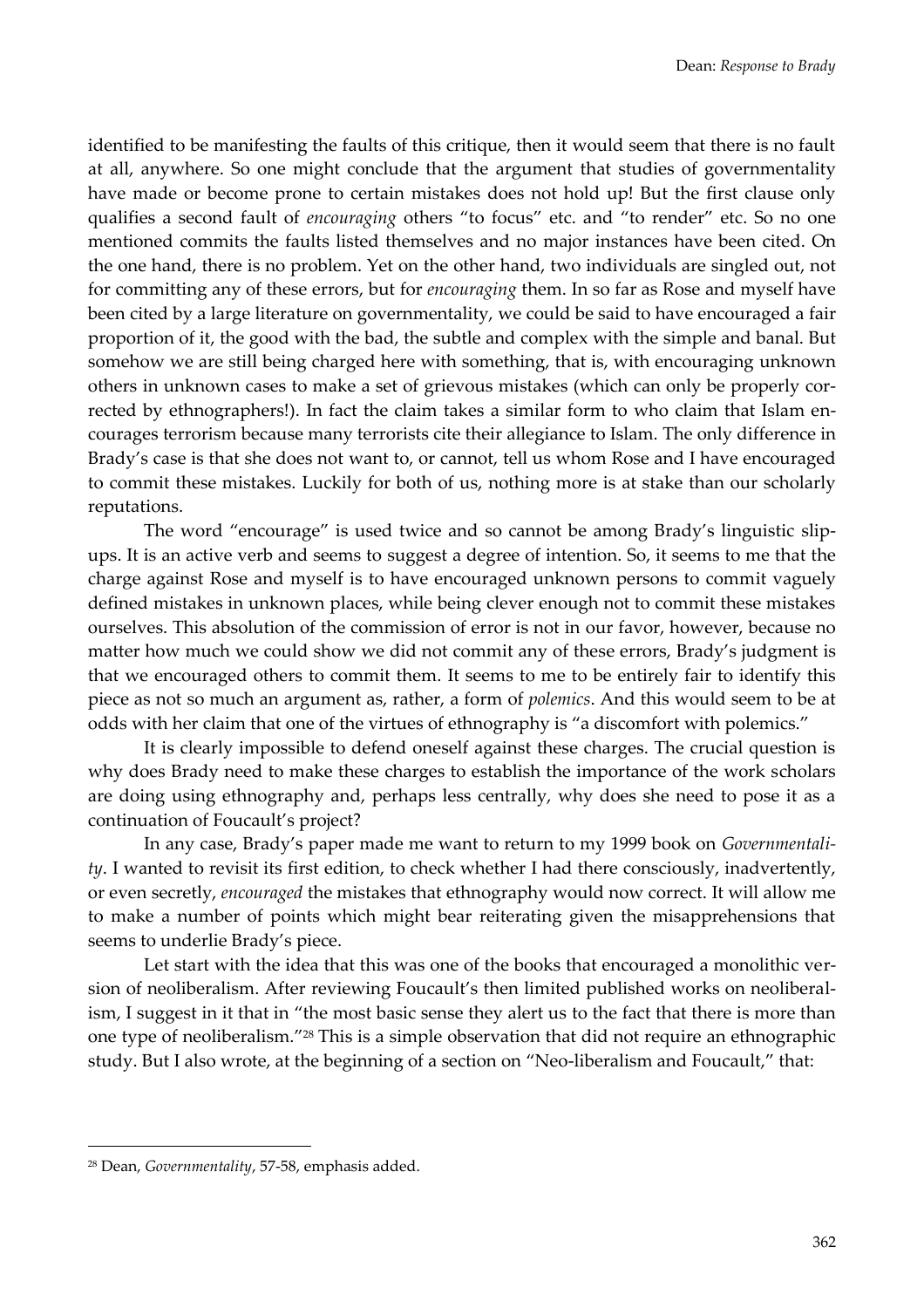Foucault's own work on post-war liberalism stresses the *specific contexts* of the elaboration of its critiques of the irrationality of excess of government […] He also emphasizes the plurality of liberalisms, and the particular character of the intellectual formation of each instance.<sup>29</sup>

When one writes, it is often difficult to know if one is being clear. But I think here I was being clear enough. And today, there is no serious scholar who believes in a "monolithic" category of neoliberalism as anything but a straw man. The idea that *neoliberalism exhibits a heterogeneity in its multiple forms, a contingency upon different contexts, and an irreducibility to a single type*, has, I believe, its sources in the Foucauldian literature of the 1990s, and was especially and consciously emphasized in my own work. But this point is now standard not only among "Foucauldians" but also among intellectual historians, many of whom demonstrate varying critical relations to Foucault's own account. <sup>30</sup> Even important contributions by Marxist urban sociologists and geographers accept these postulates, despite being unfairly caricatured by Brady as ignoring diverse critiques, national variations, and different "economic-institutionaldiscursive forms of social government."<sup>31</sup>

Brady further insists that governmentality scholars encouraged unknown people to focus on a single "way of governing," or "to identify liberalism or neoliberalism as the only significant forms of power in a given society."<sup>32</sup> In my own case, consider the list of contents of the first edition of this 1999 book or its second edition published in 2010. There readers would find an emphasis on the multiplicity of forms of power in modern, and indeed ancient, societies including chapters on pastoral power (Ch. 4) and biopolitics and sovereignty (Ch. 5). As for "ways of governing," they would find chapters on not only police science and reason of state (Ch. 4), liberalism (Ch. 6), neoliberalism and advanced liberal government (Ch. 8), but also on authoritarian governmentality (Ch. 7) and risk rationality and reflexive government (Ch. 9). Neither of the latter chapters was at that time an obvious "cookie-cutter" category of governing, or a component of existing "monolithic" narratives. In the second edition, ten years later, I added a chapter on "International Governmentality," again hardly an obvious candidate for such narratives. In fact, during my textual, historical, conceptual and theoretical studies I had already found in a completely unexpected way and believed I had communicated, that governing was in many cases taking other forms of governing and self-governing as its object (what I called "reflexive government"), and that many liberal ways of governing use "non-liberal" and even "illiberal rationalities and practices." This gives us two further important orientations I had hoped to encourage: that *forms of governmentality must be considered in their combination and recombination with other diverse, power relations, including sovereignty and* 

<sup>29</sup> Ibid., 55-56.

<sup>30</sup> See the contributions to Philip Mirowski, and Dieter Plehwe (eds.), *The Road from Mont Pèlerin: the Making of the Neoliberal Thought Collective* (Cambridge, MA: Harvard University Press, 2009).

<sup>31</sup> Brady, "Ethnographies of Neoliberal Governmentalities," 24-25; Neal Brenner, Jamie Peck and Nik Theodore, "Variegated neoliberalization: geographies, modalities, pathways," *Global Networks,* vol. 10 (2010), 182– 222; and Jaime Peck, Nik Theodore and Neal Brenner, "Postneoliberalism and its malcontents," *Antipode,* vol. 41(2009), 94–116.

<sup>32</sup> Brady, "Ethnographies of Neoliberal Governmentalities," 23, and 24.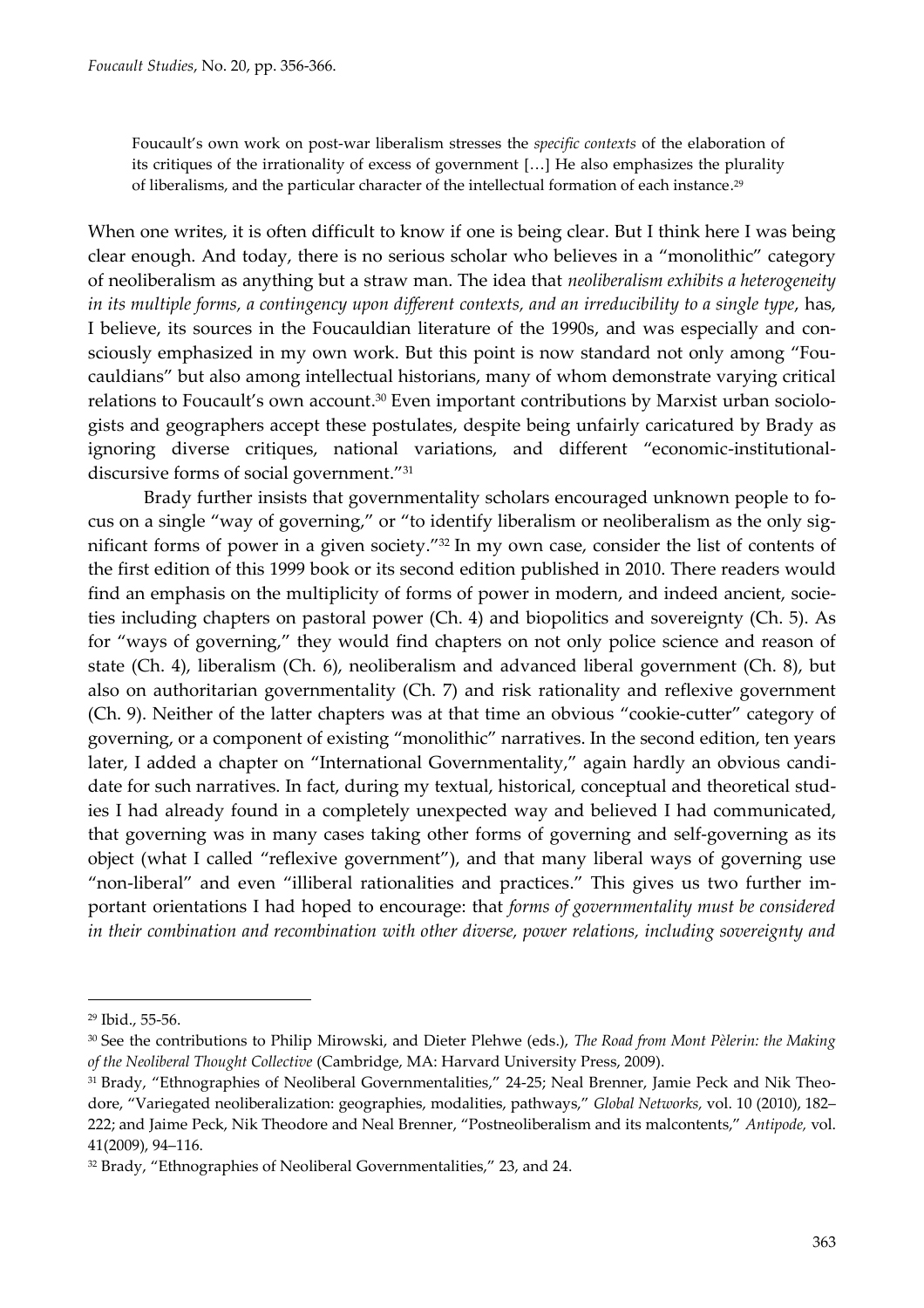*biopolitics*<sup>33</sup> and that we must be attentive to the *relationship of liberal and neoliberal rationalities to non-liberal and even illiberal rationalities and practices*. 34

Staying, however, with my *Governmentality* book, the source of the apparent confusion, I tried to make this point even more strongly in a chapter on neoliberalism called "Neoliberalism and Advanced Liberal Government." It was written seventeen years ago but I think it still has some use, even if I would perhaps employ a somewhat different language today. If I may, I shall quote one of the introductory paragraphs:

In the course of the following discussion, we shall use the term ´neo-liberalism' to refer to specific styles of the general mentality of rule, and to distinguish that mentality from others such as communitarianism and neo-conservatism. Advanced liberalism will designate the broader realm of the various assemblages of rationalities, technologies and agencies that constitute the characteristic ways of governing in contemporary liberal democracies. Such a distinction enables us to consider how neo-liberal rationalities exist in complex interrelations with neoconservatism and populist, anti-governmental reaction, as well as with debates on morality and community. While neo-liberalism might be characterized as the dominant contemporary rationality of government, it is found within a field of contestation in which there are multiple rationalities of government and a plurality of varieties of neoliberalism.<sup>35</sup>

It seems to me that this sums up many of the points Brady would like to make and claims can only be made with the use of a privileged method or approach, ethnography. As should be clear enough here, not only did I seek to distinguish a diverse set of neoliberal rationalities from diverse assemblages of advanced liberalism, but I also thought I had there indicated how fruitful the study would be of the relationship between such rationalities with other, somewhat distinct ones, with various political movements, and with their fields of contestation. I would also note the one implication of this is that neither liberalism nor neoliberalism are approached as forms of power (as Brady assumes) but as rationalities, styles of rule, forms of critique of government and at best, arts of government. If there is a scholar wielding a somewhat blunt cookie-cutter, it is not me all those years ago but Brady herself today.

In a section on the kind of problems and critiques identified by ethnographers, Brady introduces a more specific problem concerning the use of the "later" Foucault's work on techniques of the self. She claims that governmentality writers failed to note that Foucault moved away from his earlier analyses and tended "to view practices of the self as an extension of kinds of disciplinary technologies" and "conflate practices of the self with practices of normalization and discipline." <sup>36</sup> Here there *is* an example in a footnote: a paper in which I tried to chart the very specific set of shifts in the administration of the unemployed from a Labor gov-

<sup>33</sup> A problem on which I am still working. See Mitchell Dean, *The Signature of Power: Sovereignty, Governmentality and Biopolitics* (London: Sage, 2013).

<sup>34</sup> To which I devoted several articles including Mitchell Dean, "Liberal government and authoritarianism," *Economy and Society,* vol. 31, no. 1 (2002) 37-61 and "Powers of life and death beyond governmentality," *Cultural Values: Journal of Cultural Research* vol. 6, no. 1/2 (2002), 119-38, and a book, *Governing Societies: Political Perspectives on Domestic and International Rule* (New York: Open University Press, 2007). <sup>35</sup> Dean, *Governmentality*, 149-150.

<sup>36</sup> Brady, "Ethnographies of Neoliberal Governmentalities," 25.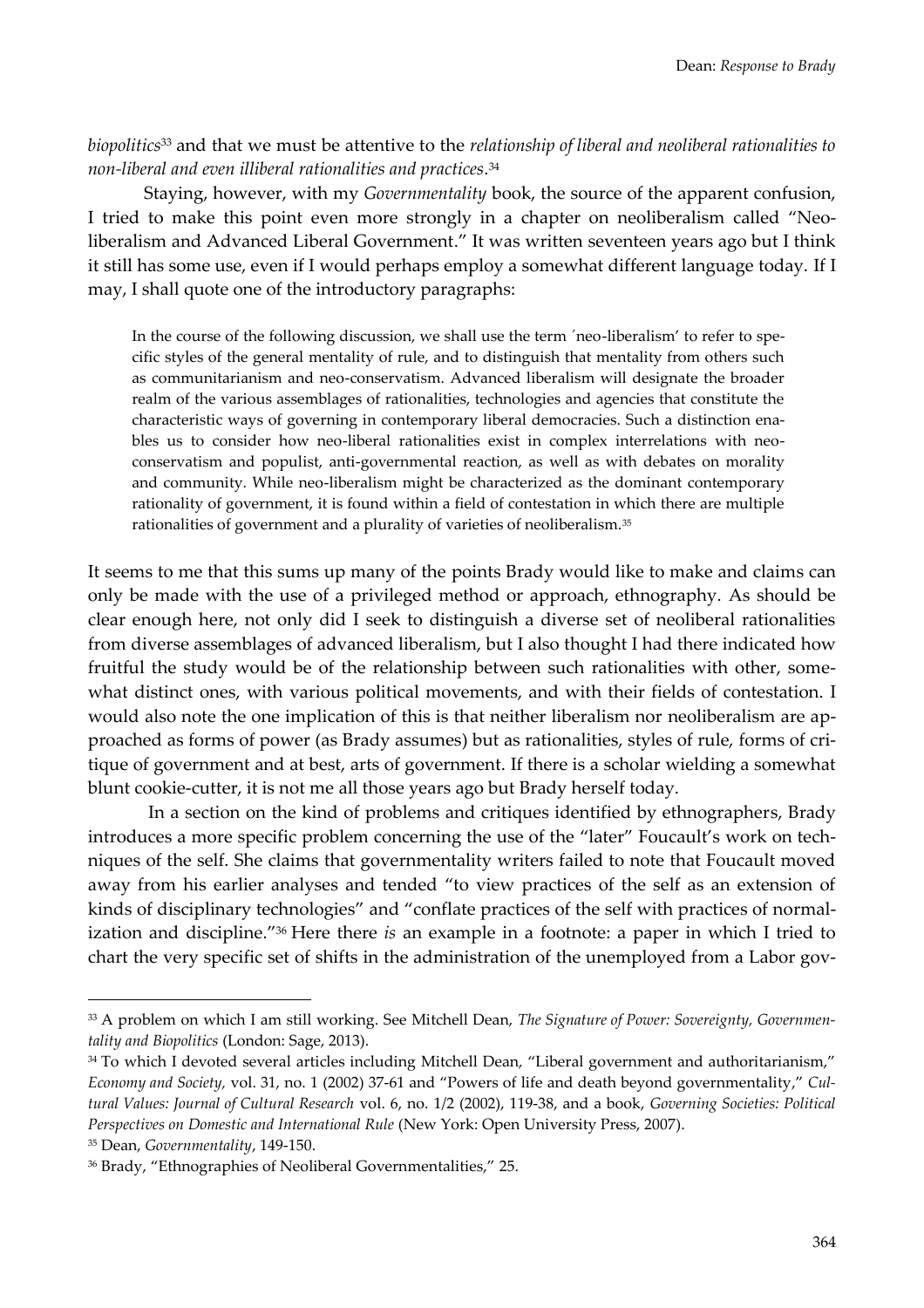ernment in Australia to a newly elected conservative one.<sup>37</sup> In a footnote she reduces its argument to, "how individuals are enticed to transform themselves into an enterprising subject through learning to promote their personal attributes to prospective employers." <sup>38</sup> Whether or not this is an accurate gloss on one of the several arguments presented in the paper in quite some empirical detail, Brady's sentence does connect how people govern themselves to how they are governed in a broader institutional set of arrangements. To say this, however, is neither to conflate techniques of the self with discipline, nor see them as an extension of it, but to offer an empirical description of how techniques of the self might interact with techniques of governing. In this respect, it worth recalling Foucault's remarks on October 25, 1982 (that is, unfortunately late in his life): "This contact between the technologies of the domination of others and those of the self I call governmentality."<sup>39</sup> If one was to study what Brady is proposing that I did then study, then this would not be a departure from Foucault but realizing his program for the study of governmentality as he elaborated it twenty months prior to his death on June 25, 1984.

What then can ethnography do and what can it not do? Brady cites many excellent studies with intricate and subtle analyses. The claim however is that these studies allow a critical engagement with the "real," always in scare quotes. I would ask, however, that if such studies allow us to refine or dispense with certain concepts, to recombine others, to reveal "resistance," or to analyze "politics," then what is their *necessary* condition? <sup>40</sup> It would seem to me that the necessary condition for any of these statements is the existence of concepts. In a way her article is really about a kind of privilege of the "real" over concepts that ignores its own dependence on concepts to access its "real." For neoliberalism, governmentality, resistance, politics, biopolitics, sovereignty, techniques of the self, and even freedom and agency—and even the world of "practice"—are above all concepts by which we try to make sense of the world in which we live. Brady would have provided us with a more compelling case for the value of ethnography if she had posed the question of how concepts can inform ethnography and how the knowledge produced by ethnography might help us form new and even reshape existing concepts.

Perhaps as a self-professed ethnographer, Brady could consider the making of concepts a way of life, a way in which a particular organism navigates its relation with its environment. As Foucault said in relation to Georges Canguilhem: "*To form concepts is a way of living and not a way of killing life*; it is a way of living in complete mobility and not of immobilizing life."<sup>41</sup> As

<sup>&</sup>lt;sup>37</sup> Mitchell Dean, "Administering asceticism: re‐working the ethical life of the unemployed citizen," in Mitchell Dean and Barry Hindess (eds.), *Governing Australia: Studies in Contemporary Rationalities of Government* (Cambridge: Cambridge University Press, 1998), 87–107. This paper was in fact following developments already presented in Mitchell Dean, "Governing the unemployed self in an active society," *Economy and Society* vol. 24 (1995), 559-83.

<sup>38</sup> Brady, "Ethnographies of Neoliberal Governmentalities," n.90, 25.

<sup>&</sup>lt;sup>39</sup> Michel Foucault, "Technologies of the self," in Luther H Martin, Huck Gutman and Patrick H. Hutton, *Technologies of the Self: a Seminar with Michel Foucault* (London: Tavistock, 1988), 19.

<sup>40</sup> As she claims for works by Lisa Hoffman, Randy Lippert, Tania Li and Stephen Collier (Brady, "Ethnographies of Neoliberal Governmentalities," 32).

<sup>41</sup> Michel Foucault, "Georges Canguilhem, philosopher of error," *I & C,* vol. 7 (1980), 60.